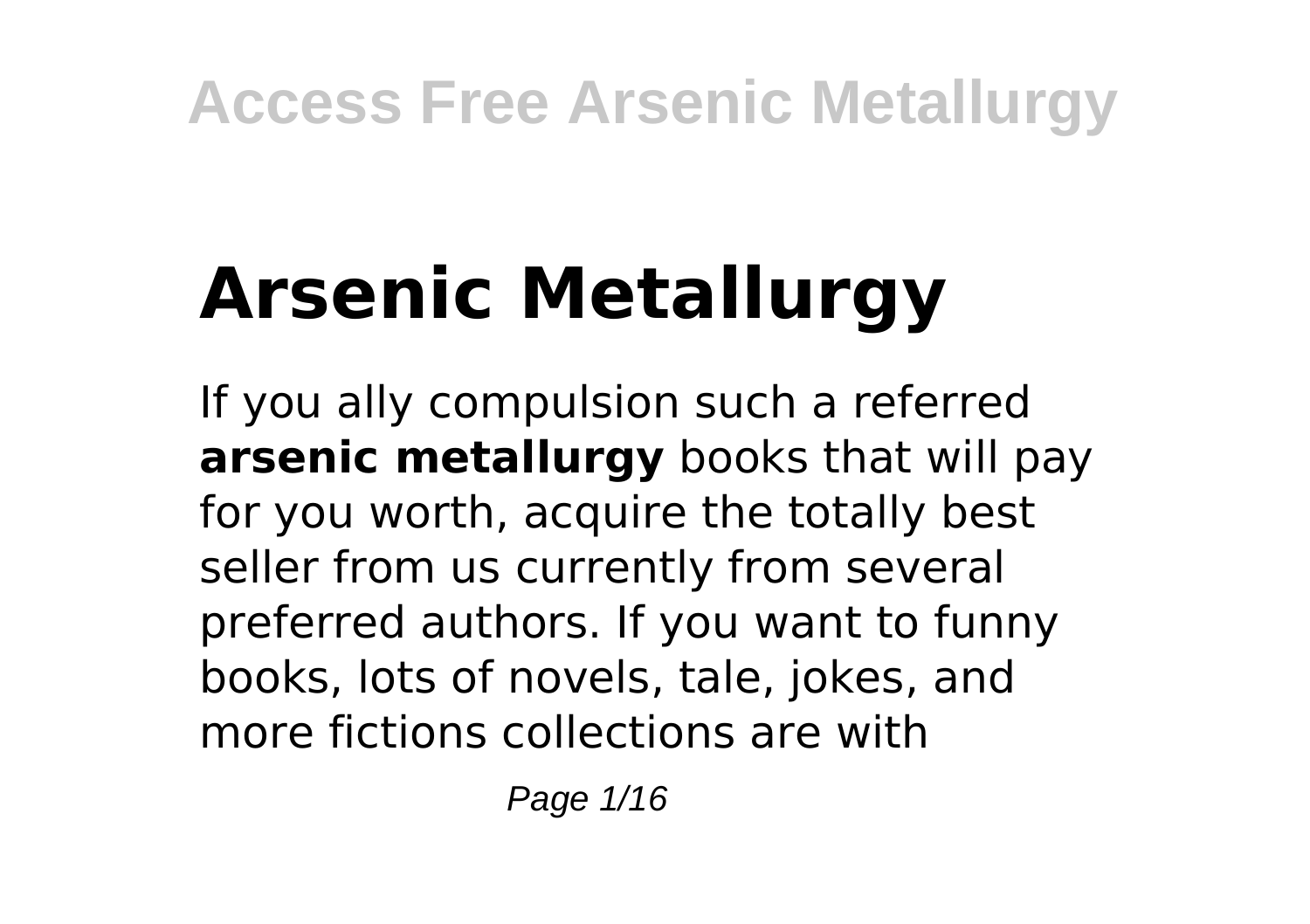launched, from best seller to one of the most current released.

You may not be perplexed to enjoy every ebook collections arsenic metallurgy that we will extremely offer. It is not regarding the costs. It's not quite what you obsession currently. This arsenic metallurgy, as one of the most in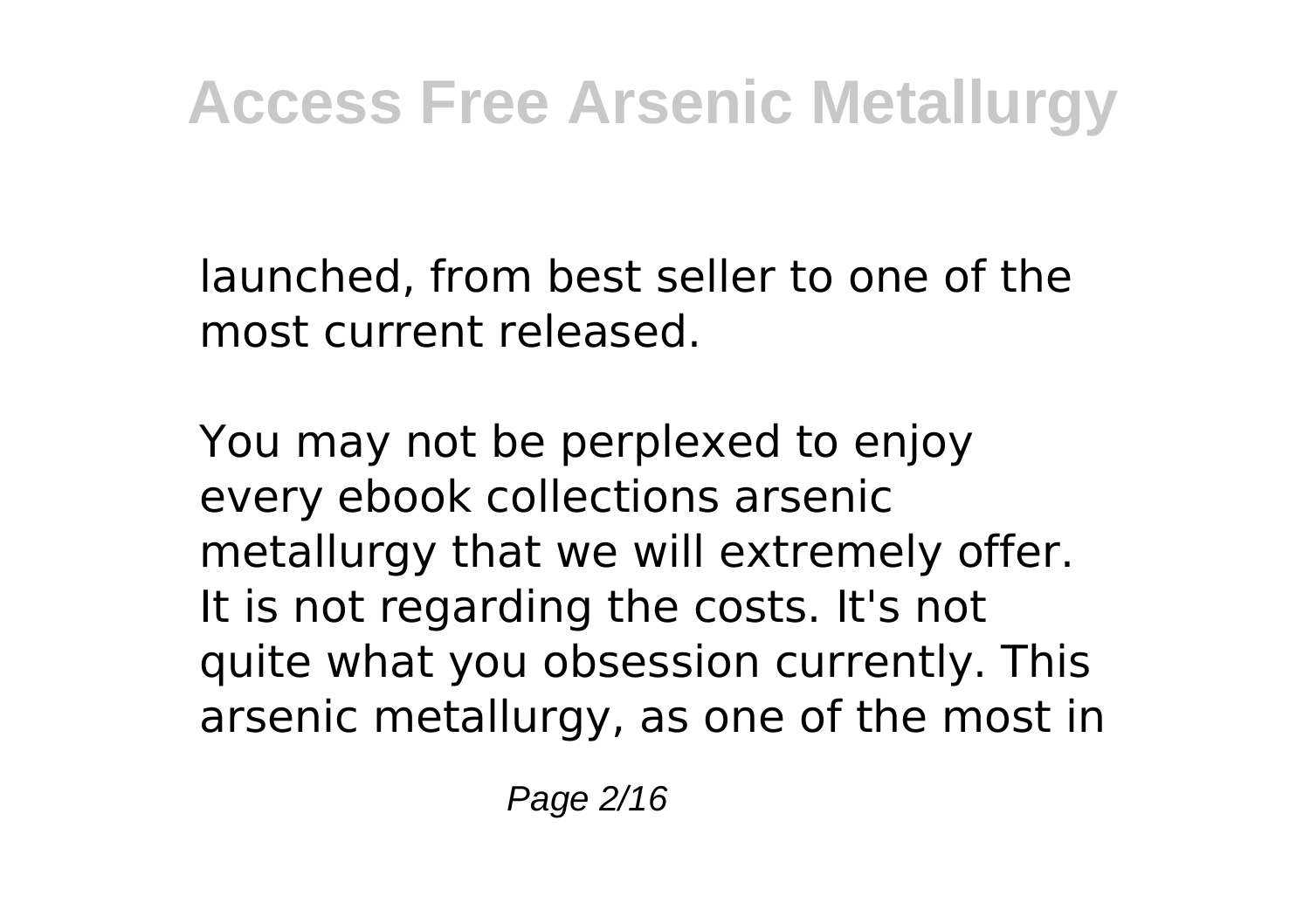action sellers here will entirely be among the best options to review.

Now that you have something on which you can read your ebooks, it's time to start your collection. If you have a Kindle or Nook, or their reading apps, we can make it really easy for you: Free Kindle Books, Free Nook Books, Below are

Page 3/16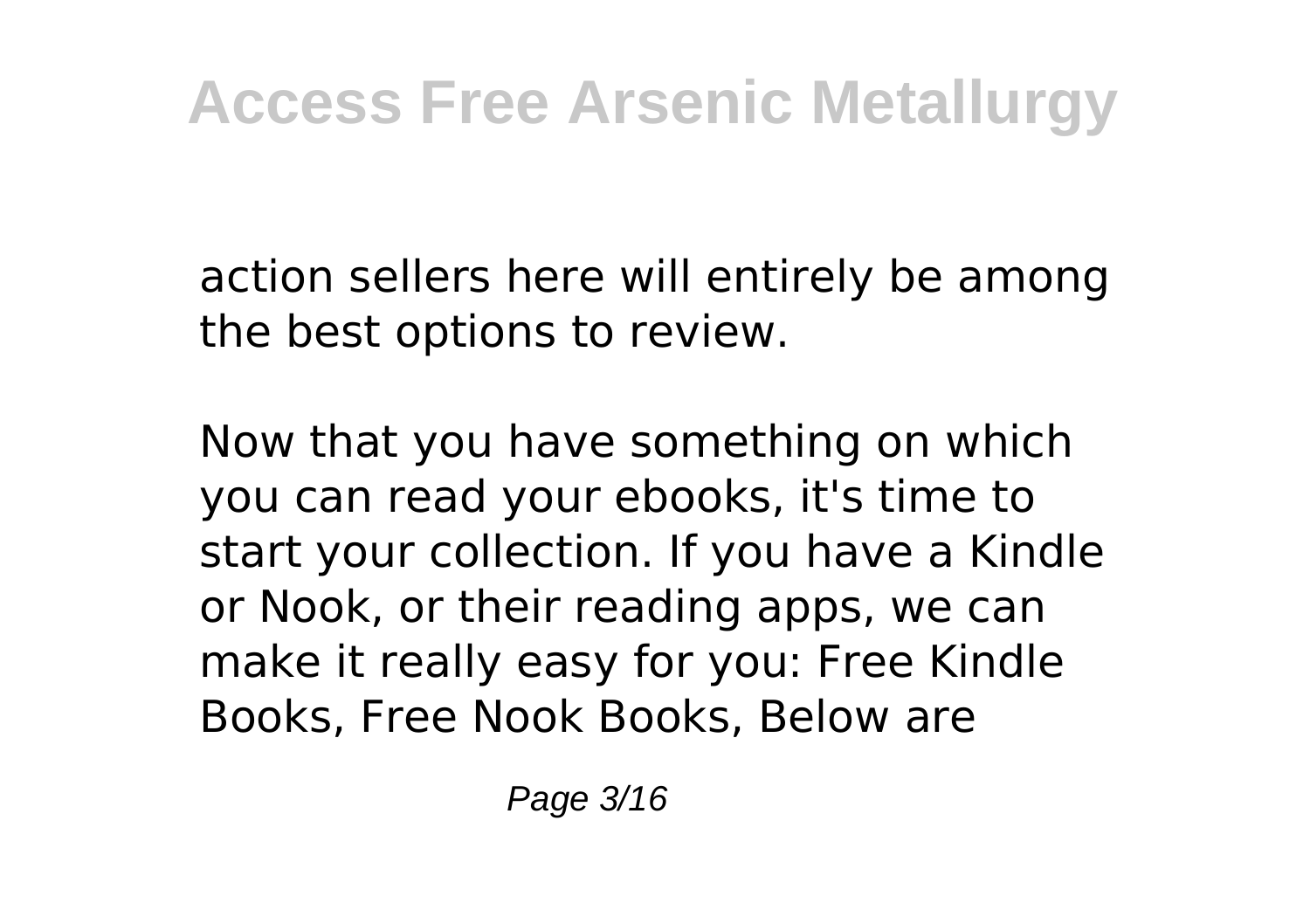some of our favorite websites where you can download free ebooks that will work with just about any device or ebook reading app.

#### **Arsenic Metallurgy**

Arsenic. Arsenic appears in three allotropic forms: yellow, black and grey; the stable form is a silver-gray, brittle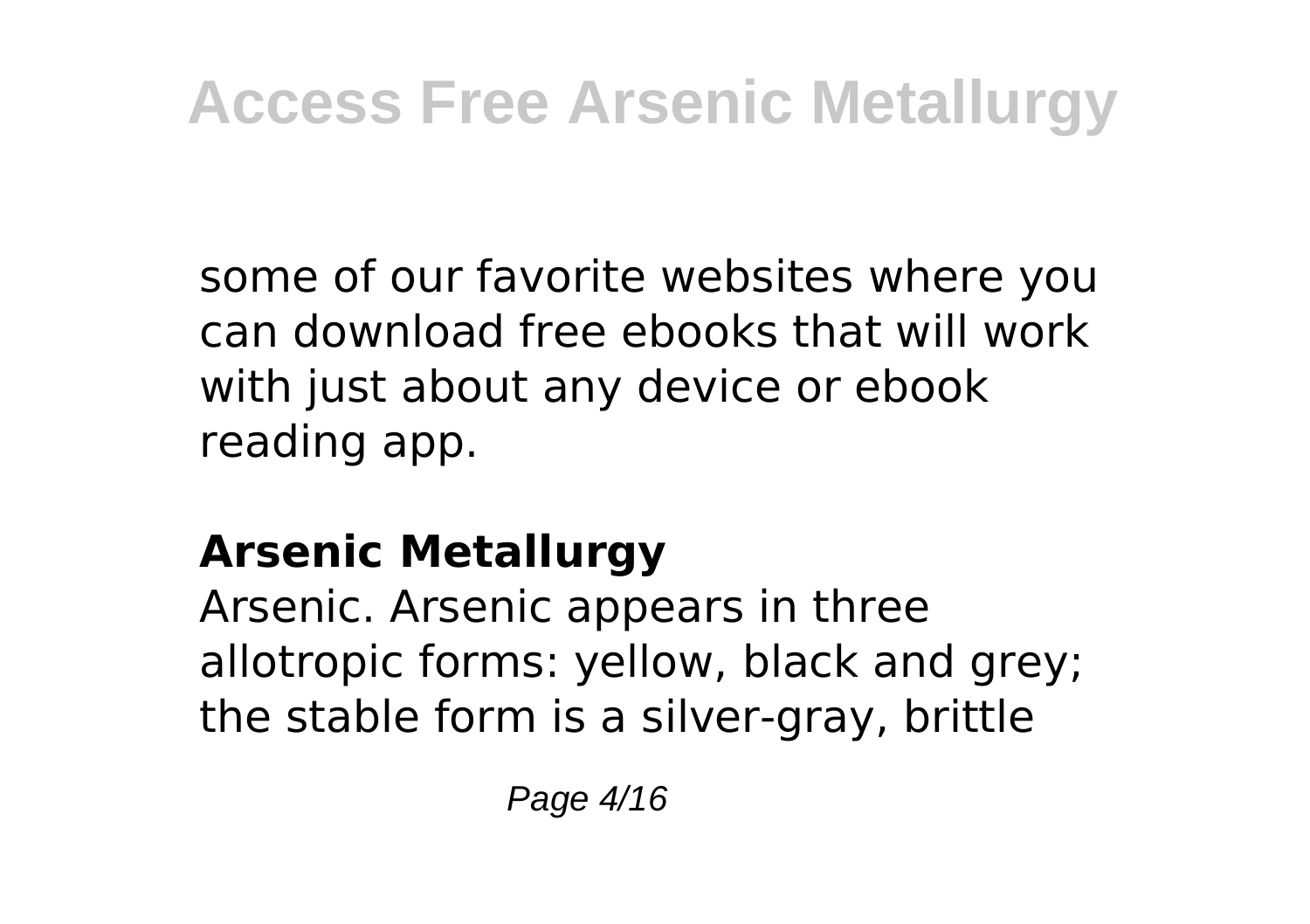crystalline solid. It tarnishes rapidly in air, and at high temperatures burns forming a white cloud of arsenic trioxide. Arsenic is a member of group Va of the periodic table, which combines readily with many elements.

#### **Arsenic (As) - Chemical properties, Health and Environmental effects**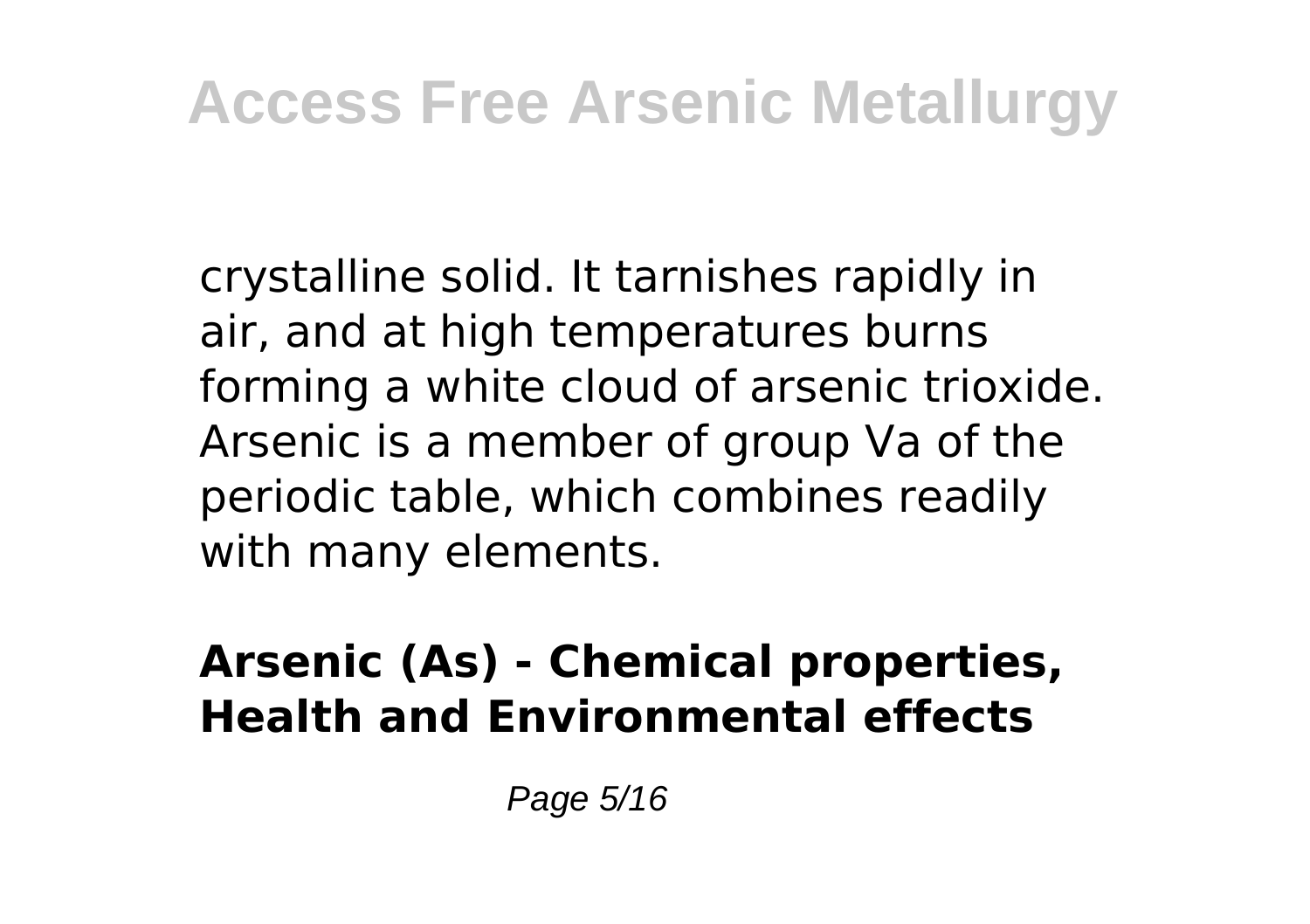Arsenic is widely used in various fields such as electronics, agriculture, wood preservation, metallurgy, and medicine . These anthropogenic sources contribute to the release of arsenic to the environment in addition to its release from natural geological sources, for instance, by weathering of arseniccontaining rocks and volcanic activities.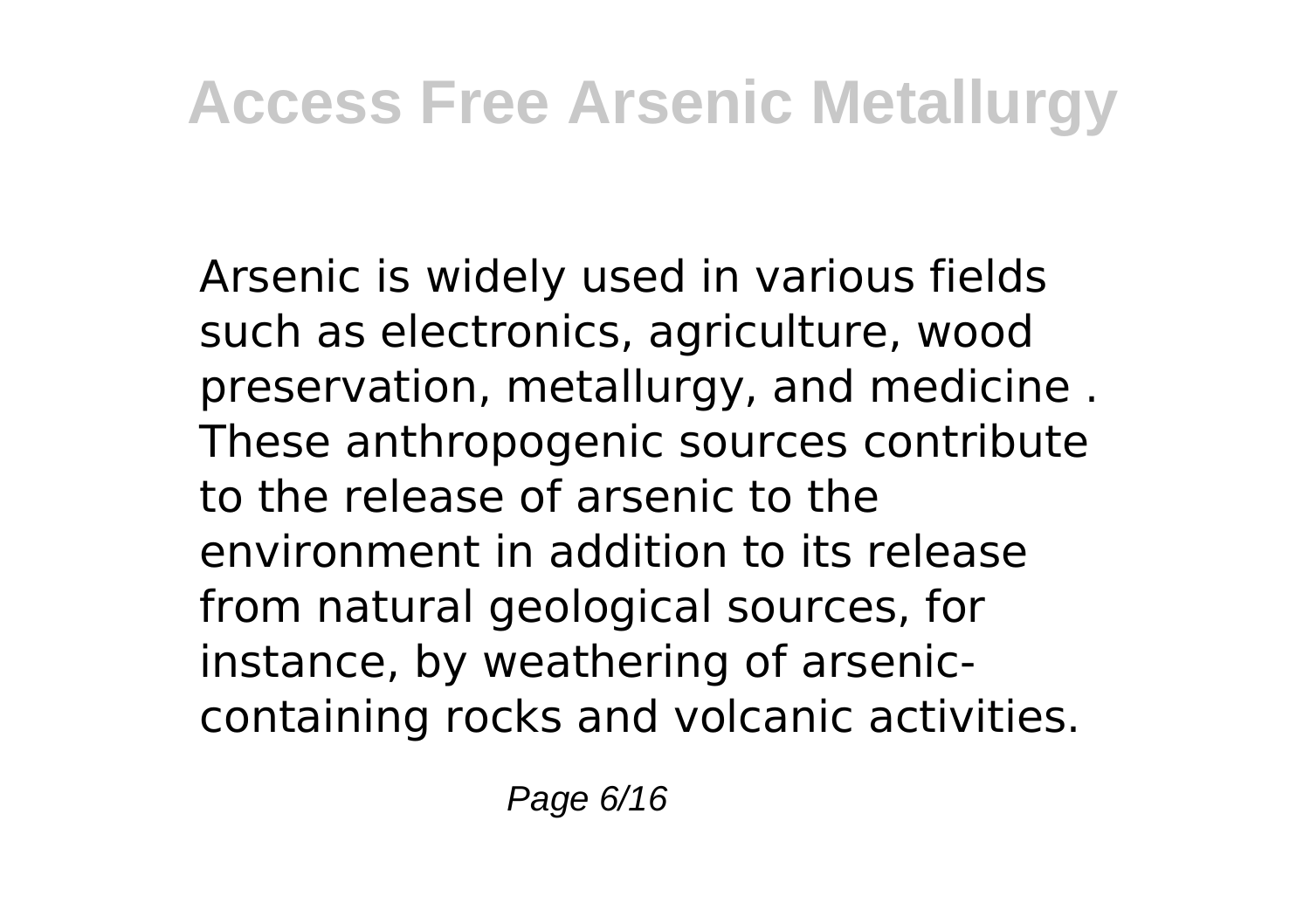#### **Technologies for Arsenic Removal from Water: Current Status and Future ...**

Synonyms include arsenic hydride, arsenic trihydride, arseniuretted hydrogen, arsenious hydride, and hydrogen arsenide. CDC-ATSDR Toxic Substances Portal. Arsane is an arsine, a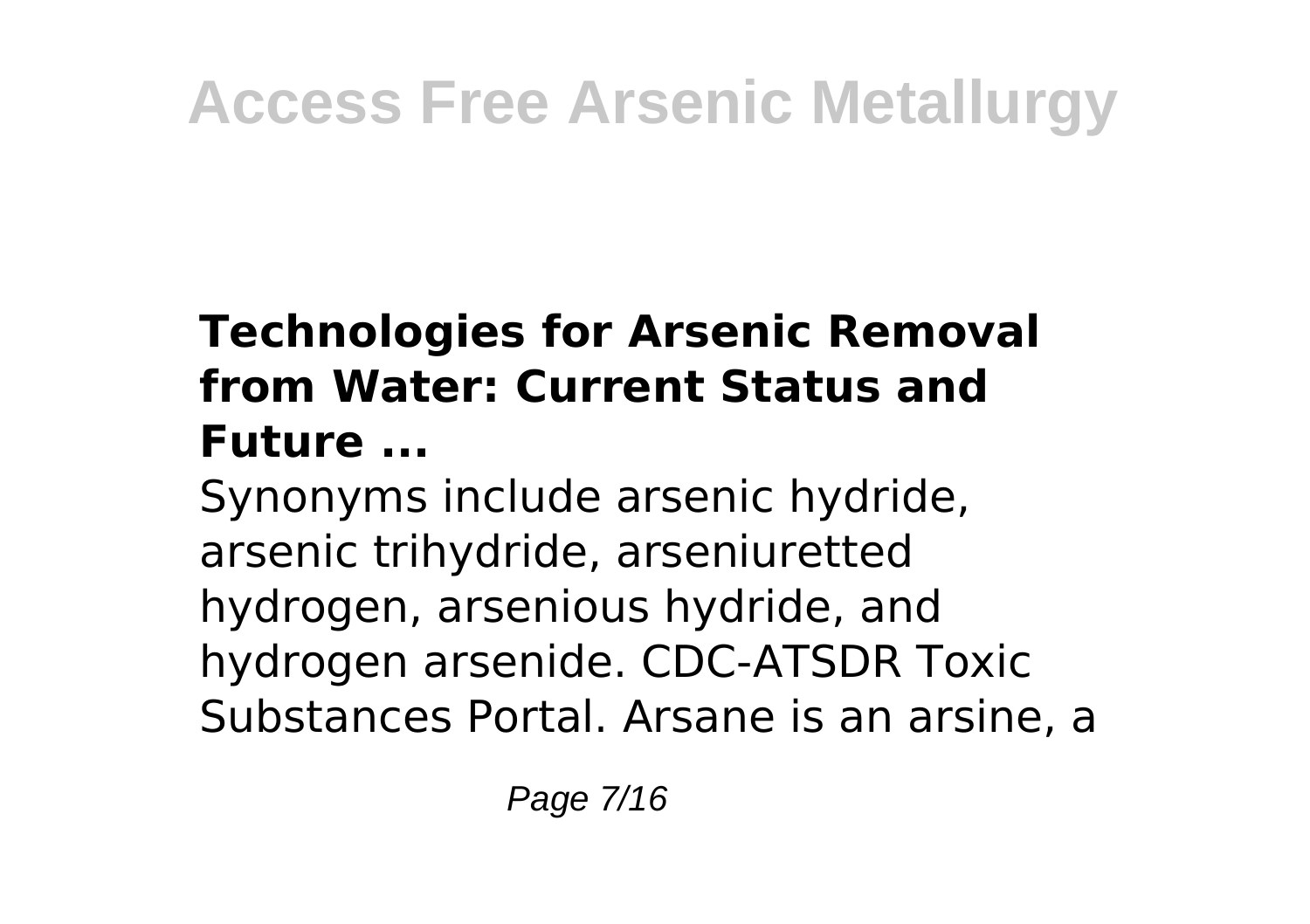member of arsanes and a mononuclear parent hydride. It is a conjugate base of an arsonium. It is a conjugate acid of an arsanide.

#### **Arsine | AsH3 - PubChem**

HY-80 is a high-tensile, high yield strength, low alloy steel.It was developed for use in naval applications,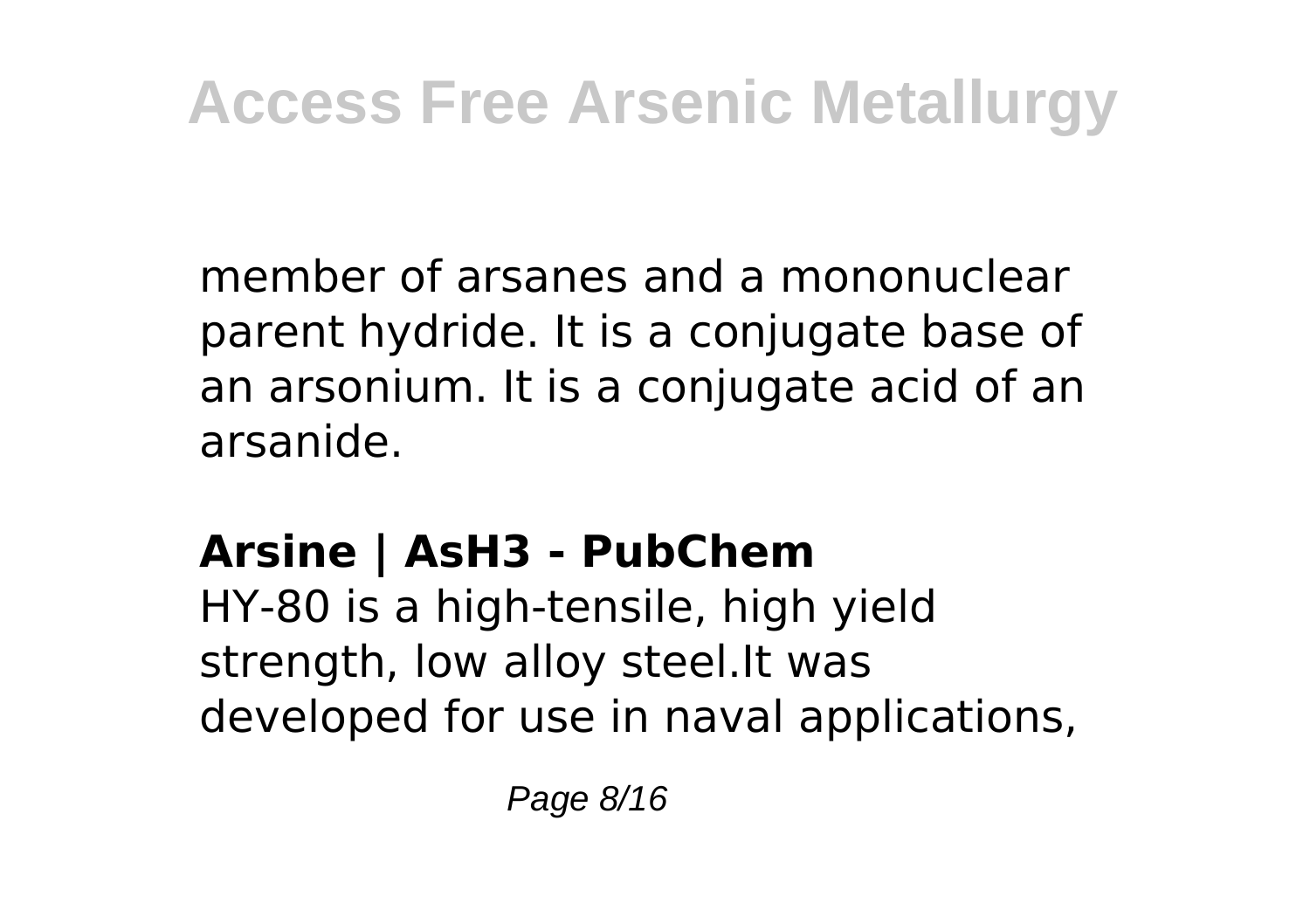specifically the development of pressure hulls for the US nuclear submarine program and is still currently used in many naval applications. It is valued for its strength to weight ratio. [citation needed]The "HY" steels are designed to possess a high yield strength (strength  $in$ ...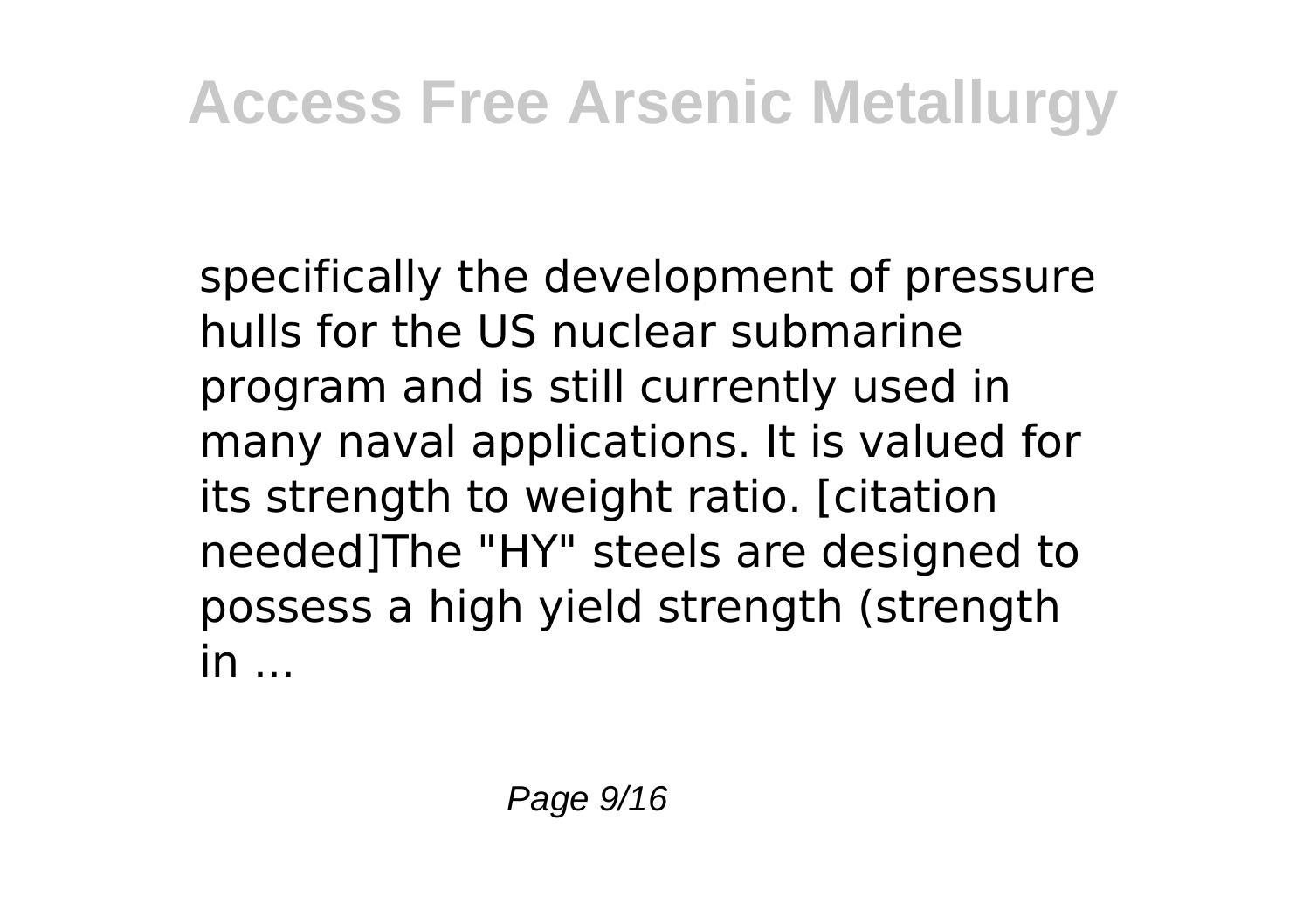#### **HY-80 - Wikipedia**

Smelting is a process of applying heat to ore in order to extract a base metal. It is a form of extractive metallurgy.It is used to extract many metals from their ores, including silver, iron, copper, and other base metals.Smelting uses heat and a chemical reducing agent to decompose the ore, driving off other elements as

Page 10/16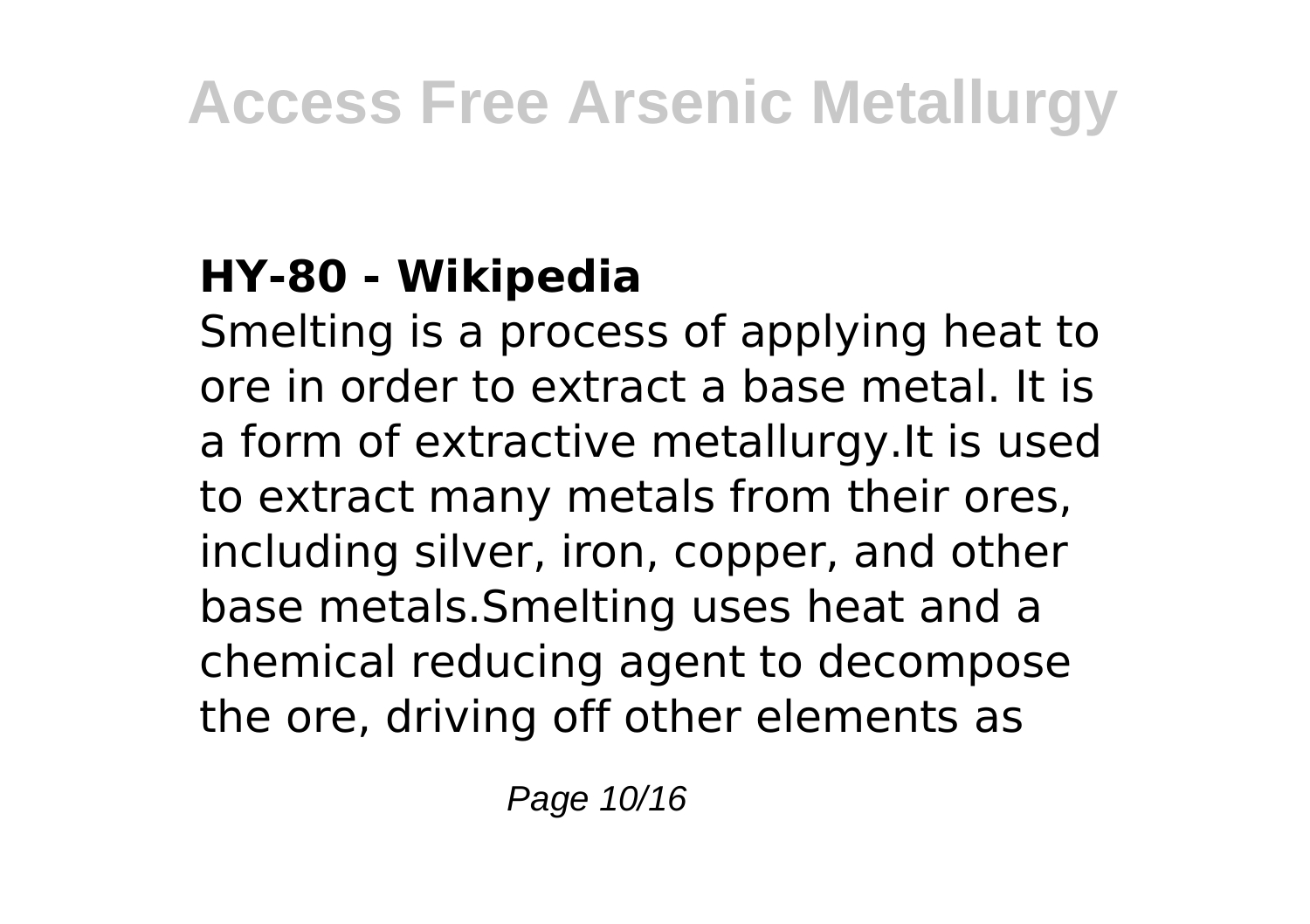gases or slag and leaving the metal base behind.

#### **Smelting - Wikipedia**

Principais características. O arsênio apresenta três estados alotrópicos: cinza ou metálico, amarelo e negro.O arsênio cinza metálico (forma α) é a forma mais estável nas condições normais e tem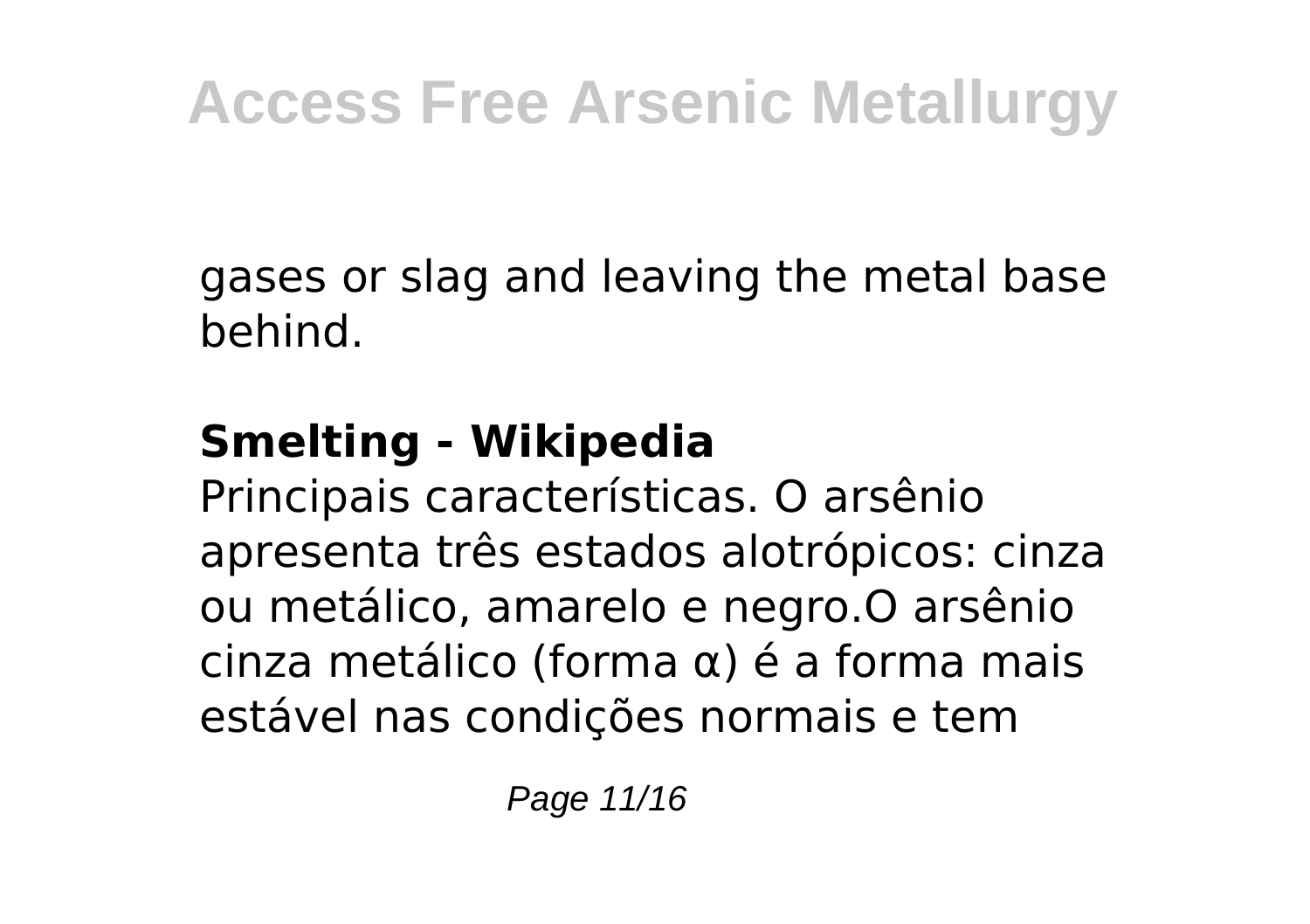estrutura romboédrica; é um bom condutor de calor, porém um péssimo condutor elétrico.O arsênio amarelo (forma γ) é obtido quando o vapor de arsênio é esfriado rapidamente. É ...

#### **Arsênio – Wikipédia, a enciclopédia livre**

World Gold Council. In 2019, the world's

Page 12/16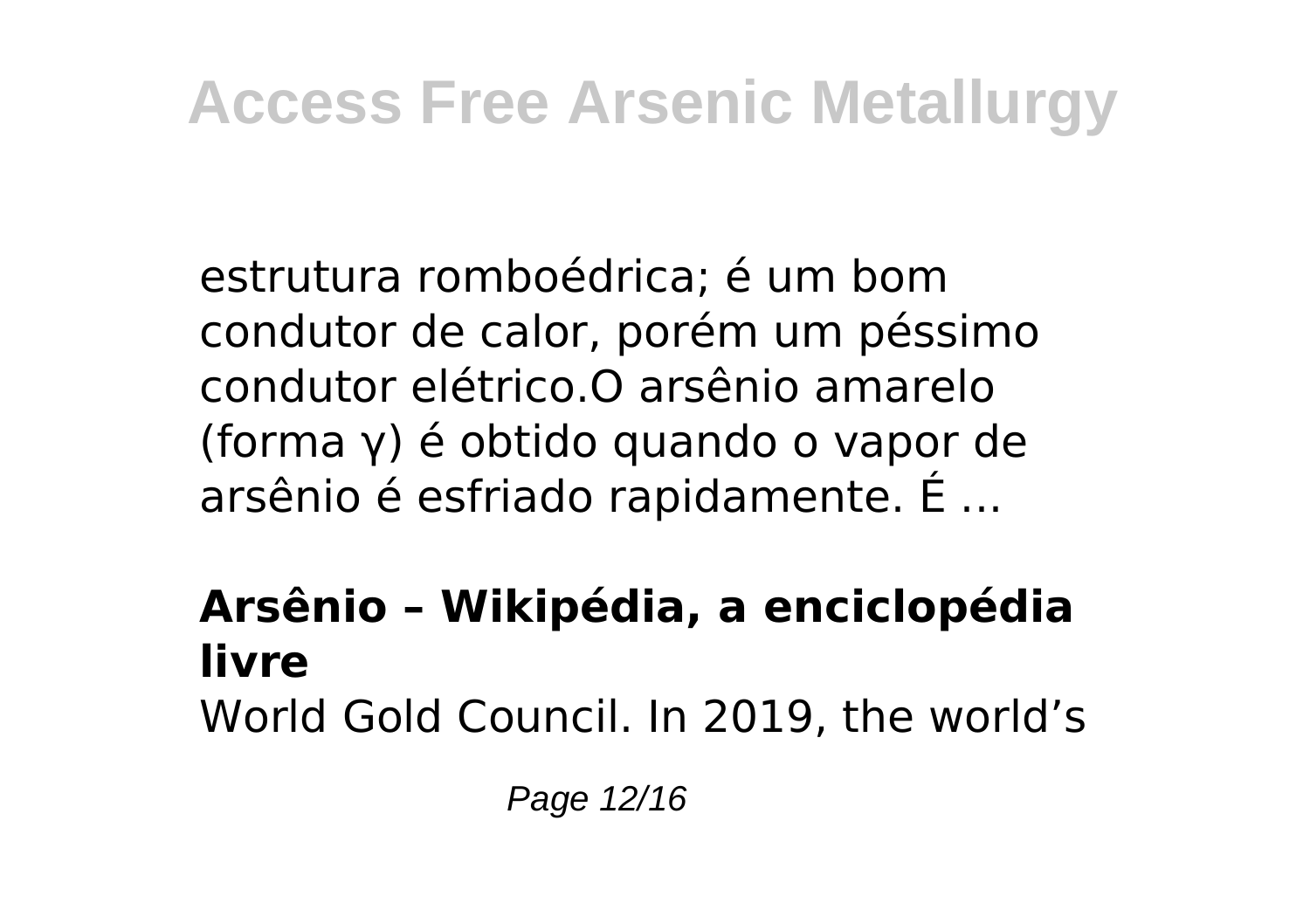two largest gold miners—Barrick Gold and Newmont Corporation—announced a historic joint venture combining their operations in Nevada. The resulting joint corporation, Nevada Gold Mines, is now the world's largest gold mining complex with six mines churning out over 3.3 million ounces annually.. Uzbekistan's state-owned Muruntau mine, one of ...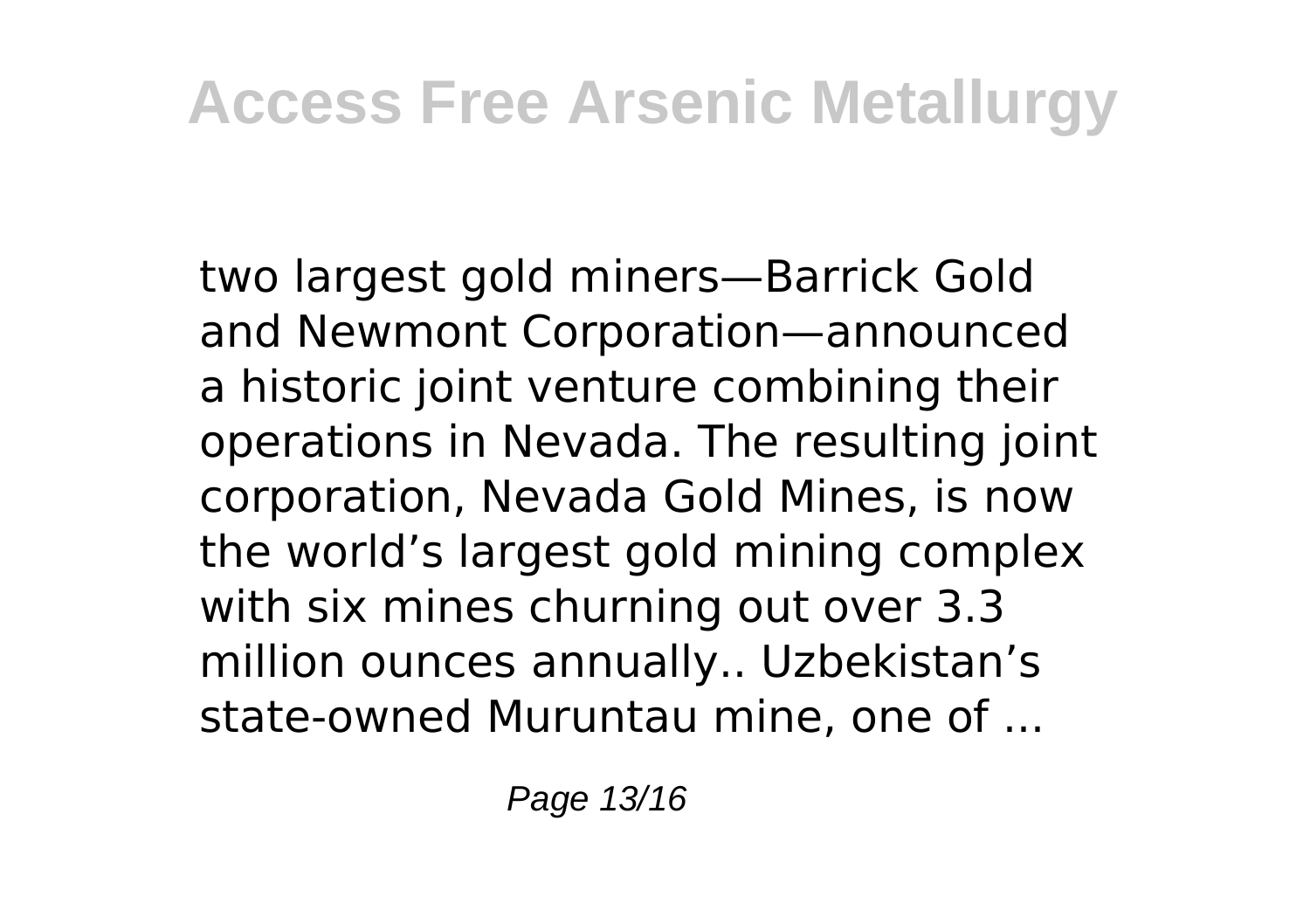#### **20 Common Metal Alloys and What They're Made Of**

The EU standards are more recent (1998), complete and strict than the WHO standards (1993). Some examples are: - Bromate (Br): Not mentioned by the WHO, 0.01 mg/l guideline in the EU standards. - Manganese (Mn): Guideline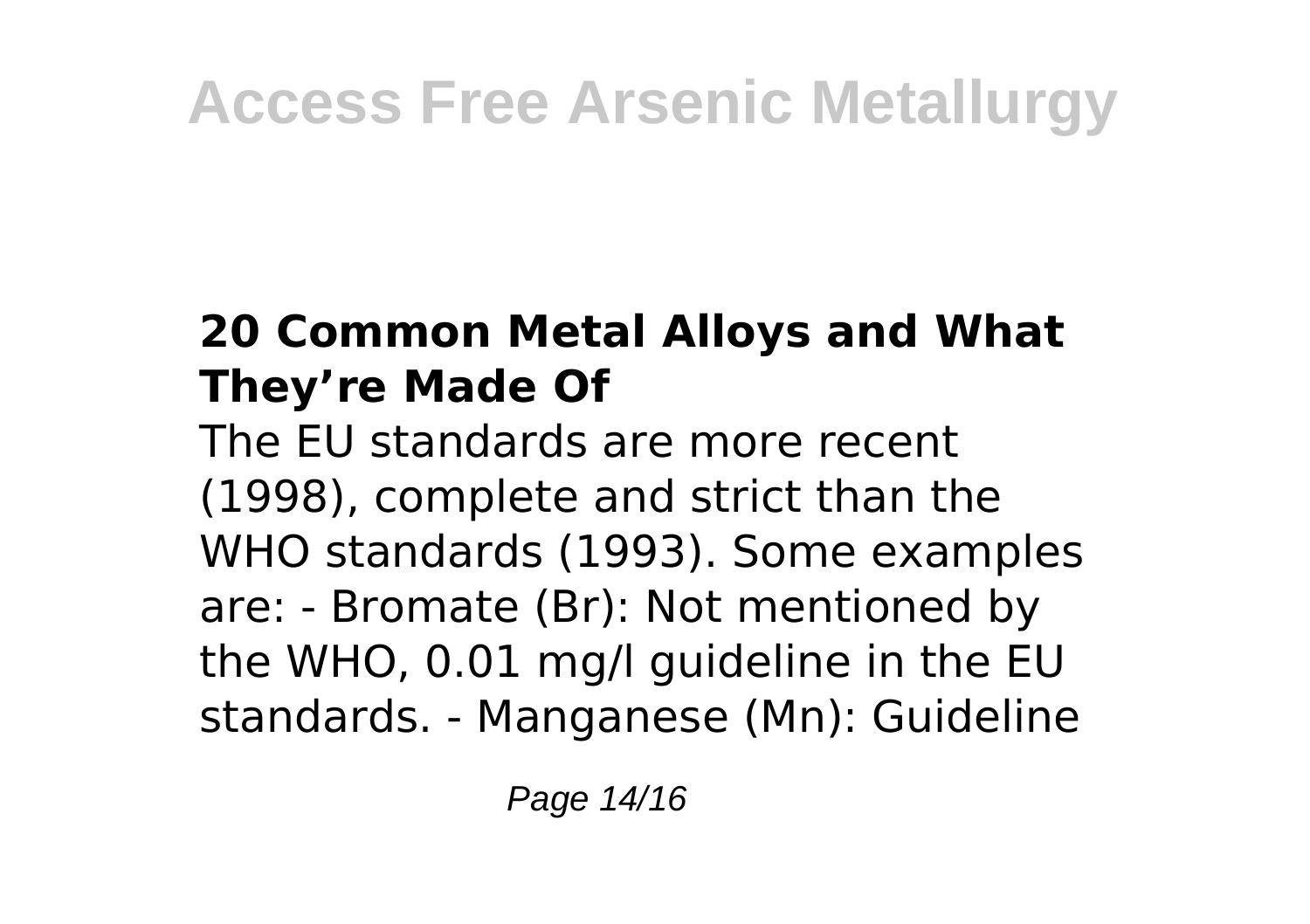#### reduced from 0.5 to 0.05 mg/l. - Cyanide (CN): Guideline reduced from 0.07 to 0.005 mg/l.

Copyright code: [d41d8cd98f00b204e9800998ecf8427e.](/sitemap.xml)

Page 15/16